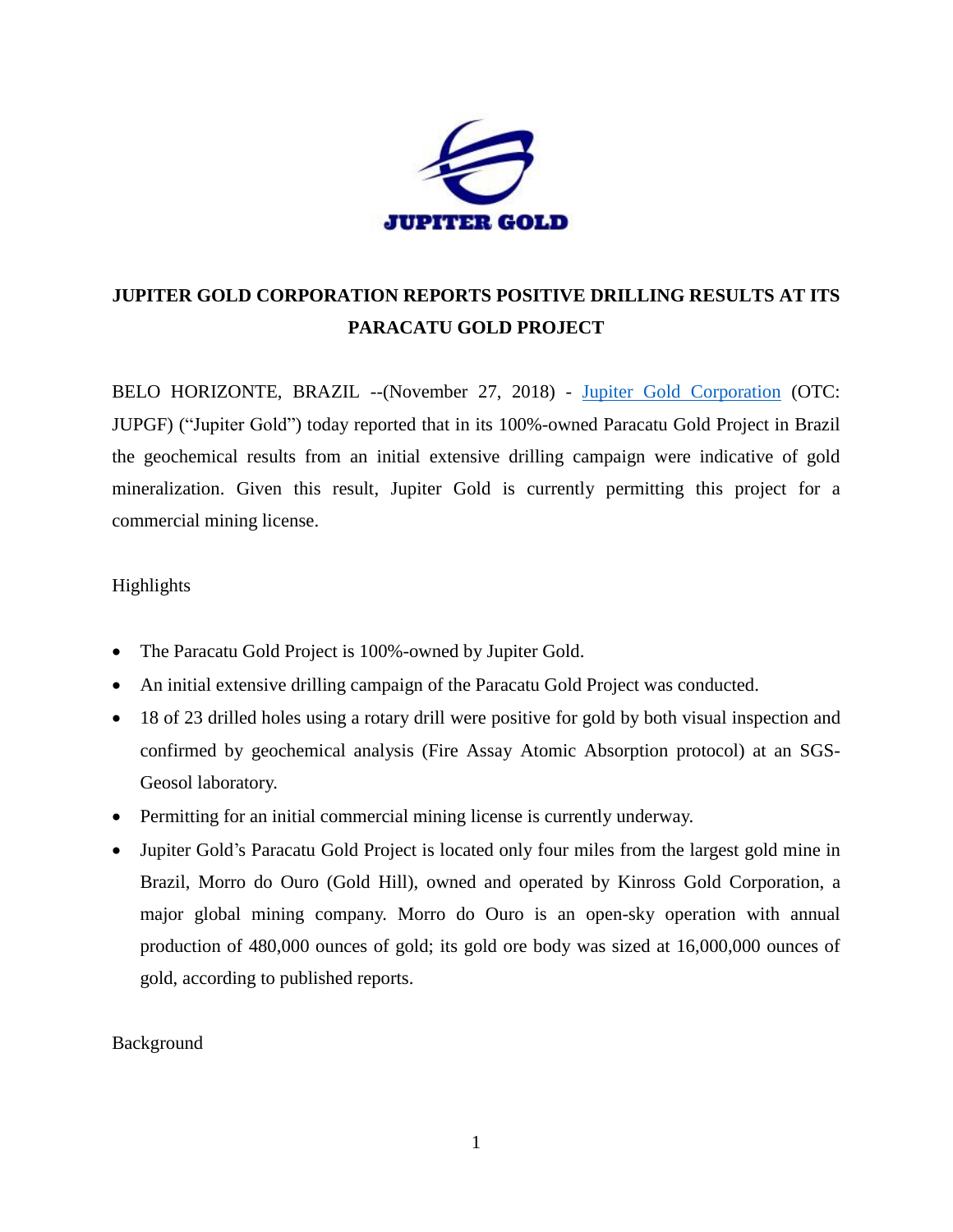Jupiter Gold is focused on opportunities in Brazil, a favorable jurisdiction with a well-established mining code. Jupiter Gold is a project generator and plans to use capital judiciously. Today Jupiter Gold's 100%-owned mineral landbank totals over 95,000 acres in six projects as shown in the figure below, where the Paracatu Gold Project is also highlighted. Jupiter Gold currently has 4,634,599 common shares issued and outstanding. It has raised only equity to date and has no debt.

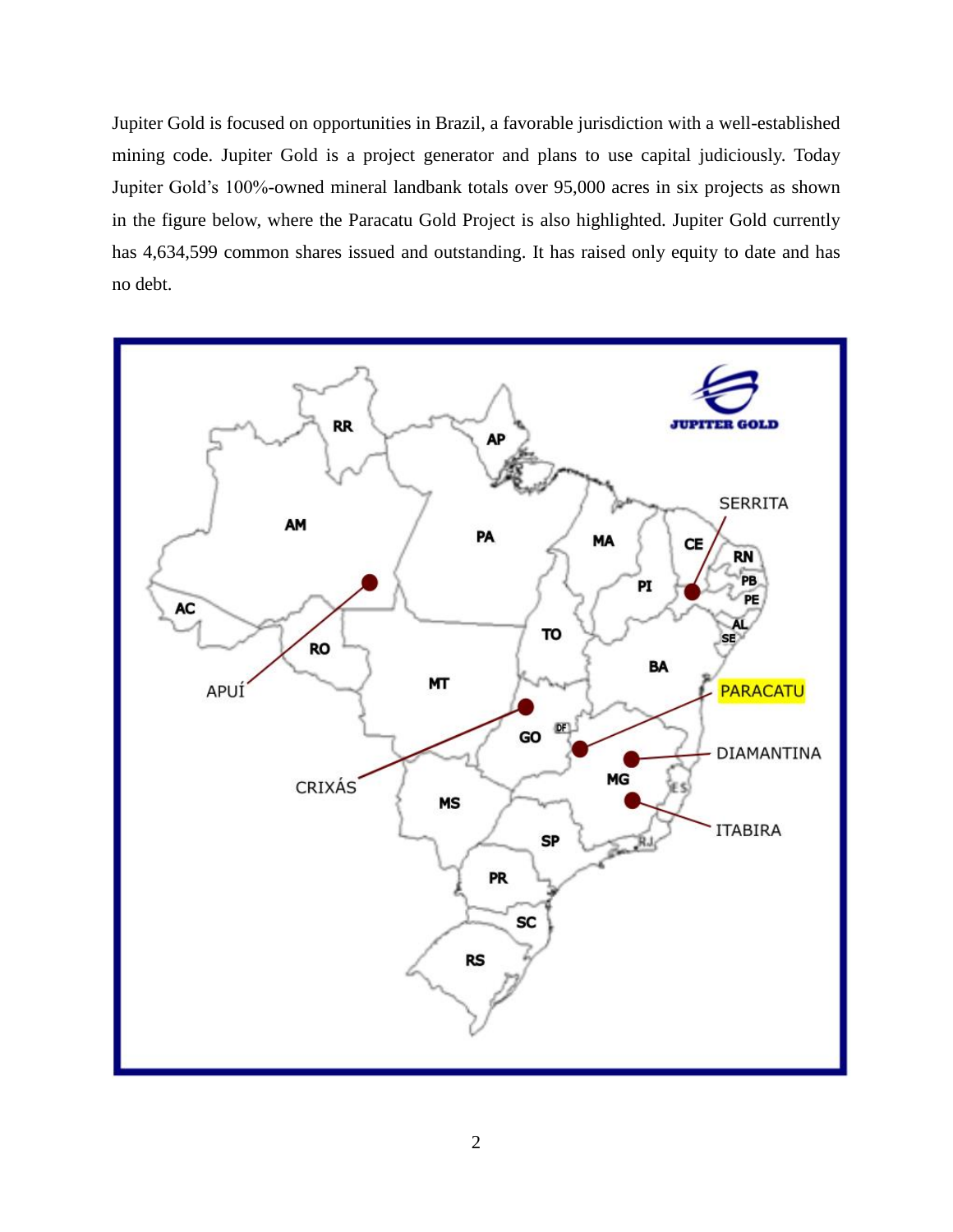### Details

The Paracatu Gold Project is comprised of a 795-acre mineral right which is 100% owned by Jupiter Gold, and located within the municipality of Paracatu, in the northwestern part of the state of Minas Gerais in Brazil, a known area for gold since 1722. This mineral right encompasses an alluvial plain along the "Córrego do Rico" ("Rich Man Creek" in translation), which drains the gold deposit located 4 miles upstream known as "Morro do Ouro" ("Gold Hill"), an ore body of 16,000,000 ounces of gold according to publicly-available reports. The Morro do Ouro open-sky mine is currently owned and operated by Kinross Gold Corporation and produces 480,000 ounces of gold annually.

The Paracatu region is a premier gold district in Brazil. In the map below, Jupiter Gold's Paracatu Gold Project is identified by a blue star. Gold areas owned by Kinross Gold and Nexa Resources have green and red stars as identifiers, respectively. Current mining concessions ("Portaria de Lavra") and pre-mining concessions ("Requerimento de Lavra") are also identified. Jupiter Gold has no affiliation with either Kinross Gold or Nexa Resources.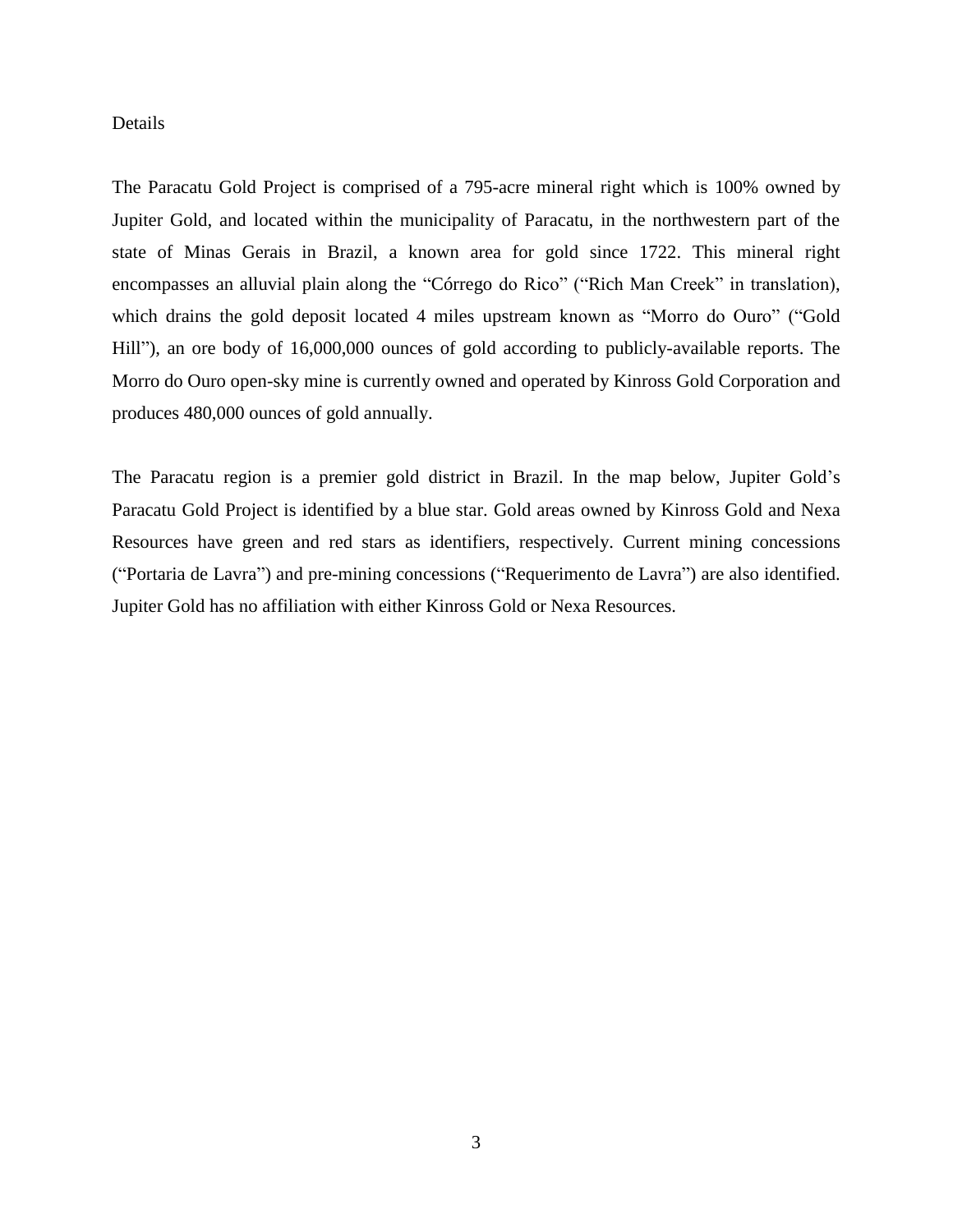

Jupiter Gold's geologists had initially planned for an exploratory drilling campaign for the Paracatu Gold Project with six drill holes spaced 100 meters apart. Upon initial drilling, immediate visualization of fine gold in several holes resulted in the decision to expand from an exploratory to a detailed drilling campaign. A total of 23 holes spaced 25-30 meters were drilled using a Banka 4-inch percussion rotary drill. Gold was visualized in 18 out of the 23 drill holes executed. Fine gold was observed within gravel at depths varying from 0.5 meters (app. 20 inches) to 7.8 meters (app. 26 feet). Samples were submitted to the SGS-Geosol laboratory unit in Belo Horizonte, Brazil, where geochemical analysis was performed by Fire Assay Atomic Absorption protocols, and 18 of 23 drill holes were confirmed positive for gold.

## **About Jupiter Gold Corporation**

[Jupiter Gold Corporation](http://www.jupitergoldcorp.com/) (OTC: JUPGF) ("Jupiter Gold") is focused on gold projects in Brazil. It has title to eleven mineral rights in Brazil encompassing a total surface area of over 95,000 acres and owns an operational plant for secondary-type gold recovery. Jupiter Gold has recently